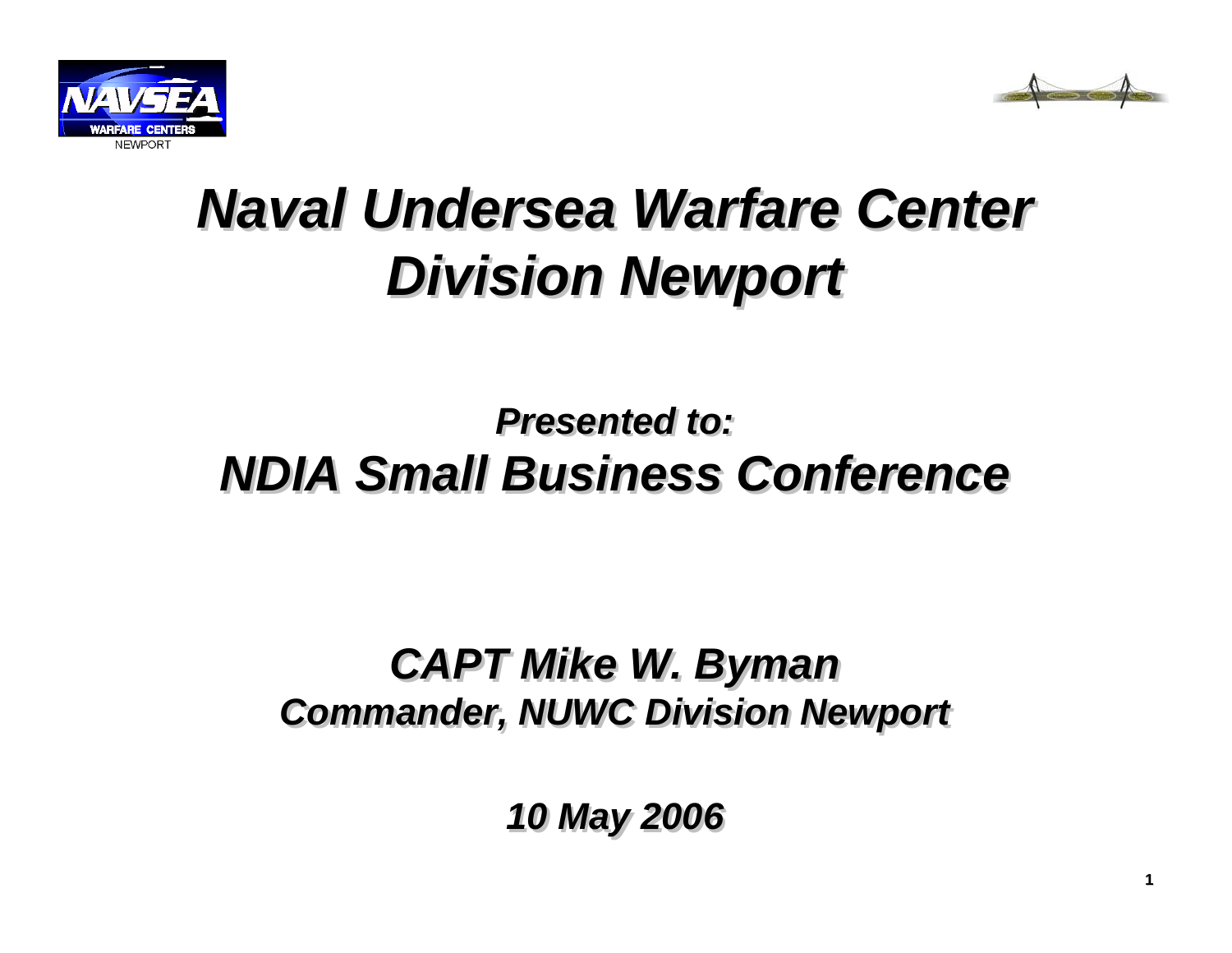





## •**Navy repository of USW knowledge**

- **Unique disciplines not found in private sector**
- **State-of-the-art tools and facilities**
- **Highly trained and motivated workforce**
- **Includes other warfare that "Come from Under the Sea"**

## •**Foundation for USW superiority**

- **Stimulates private sector**
- **Extensive international relationships**
- **Synergistic association with academia**
- **Acquisition and Fleet intellectual support**

**A Navy Core Equity**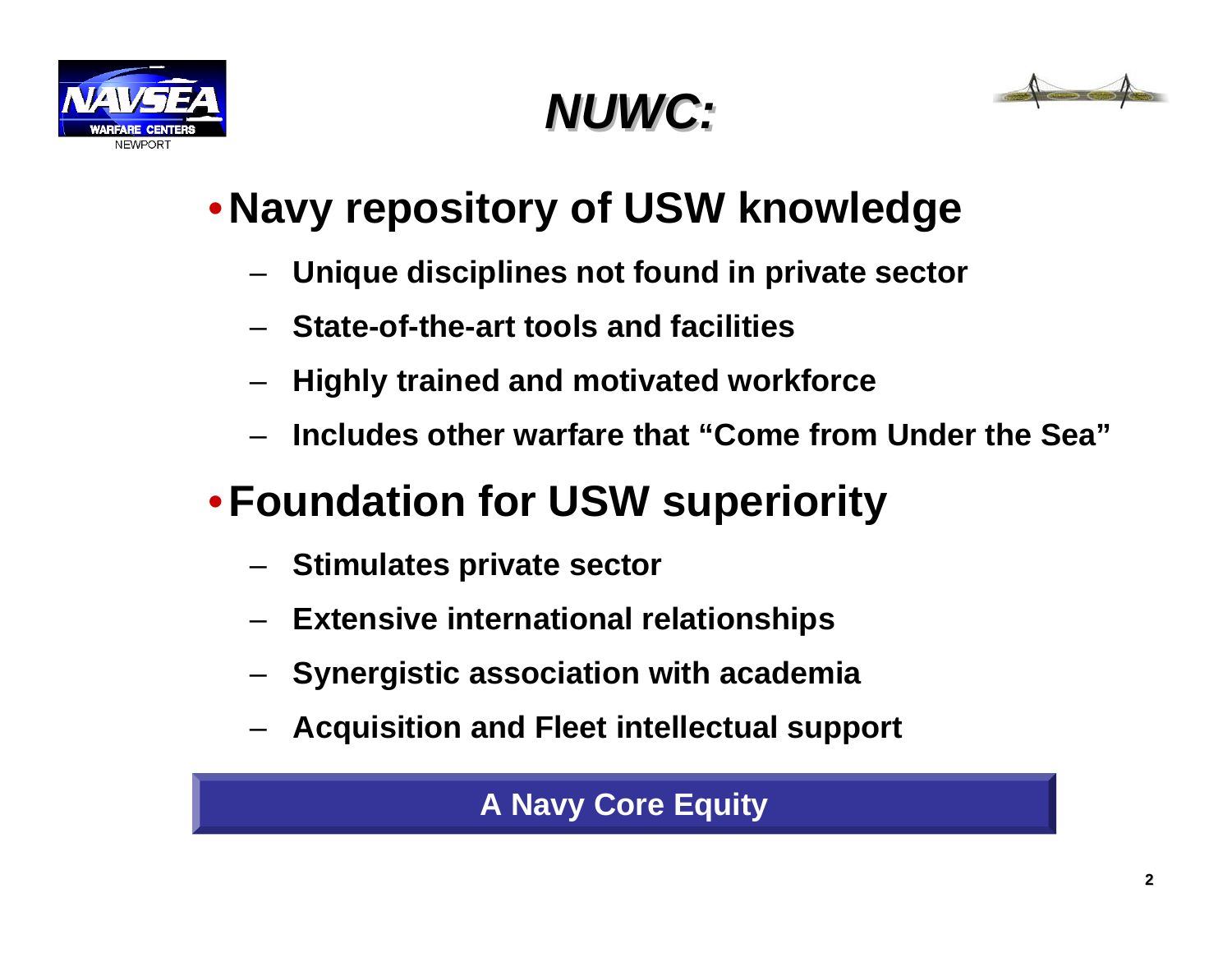

#### *Undersea Warfare Superiority Undersea Warfare Superiority*









**Prototyping Test & Evaluation Undersea Warfare Test & Evaluation Analysis**



#### *Today and Tomorrow Today and Tomorrow*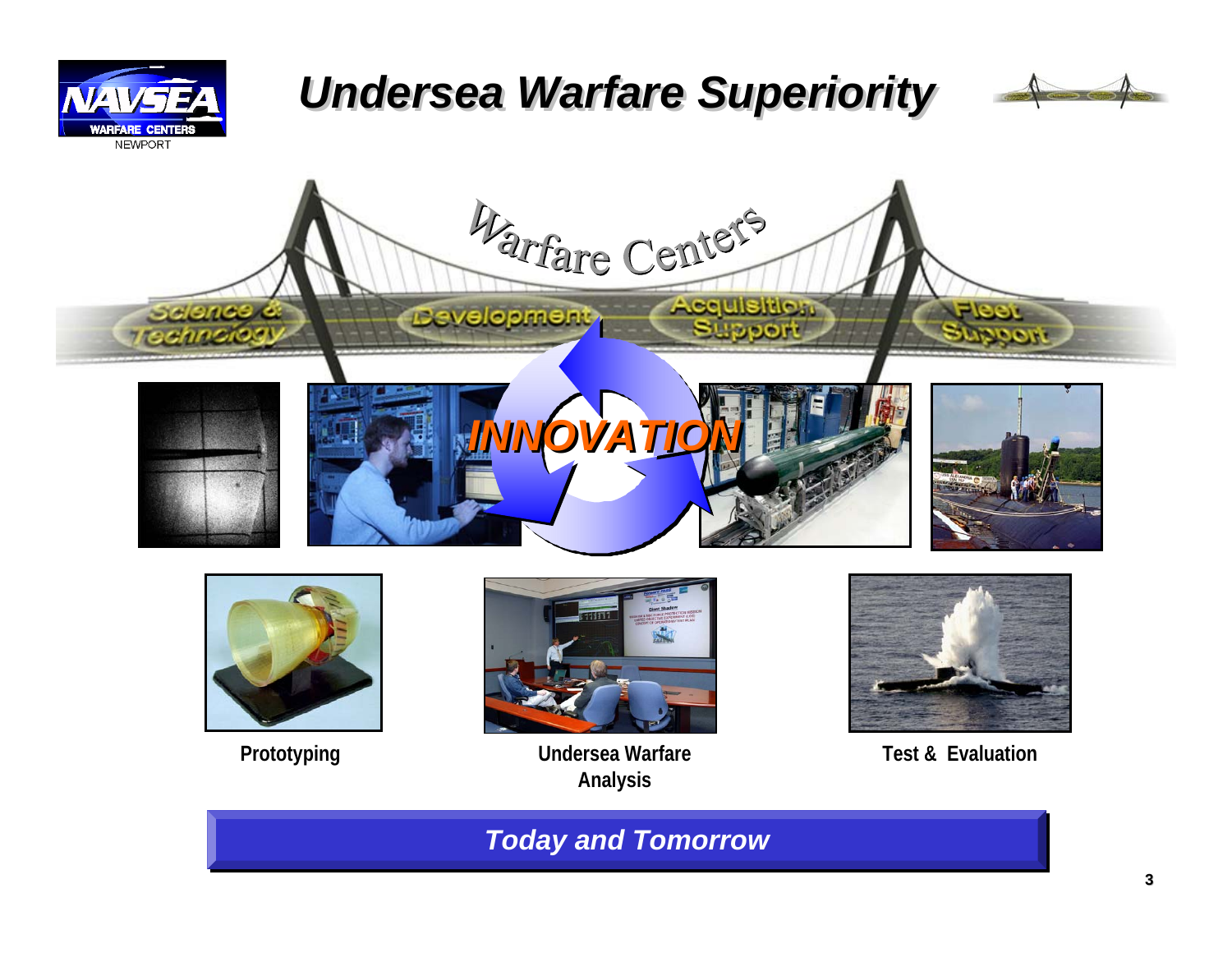

#### *Our Heritage Our Heritage*





*At the Forefront of Undersea Systems Development for Over a Century At the Forefront of Undersea Systems Development for Over a Century*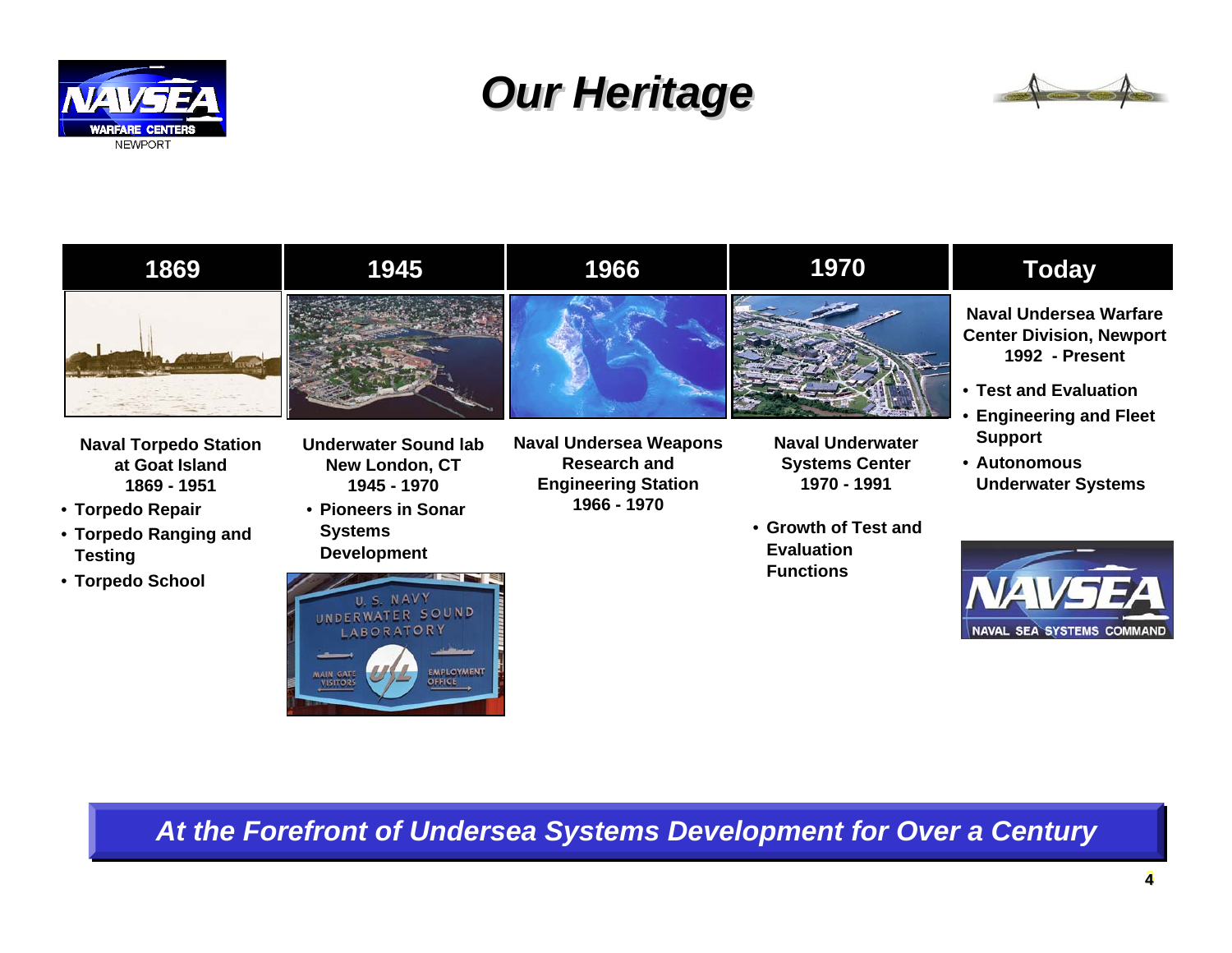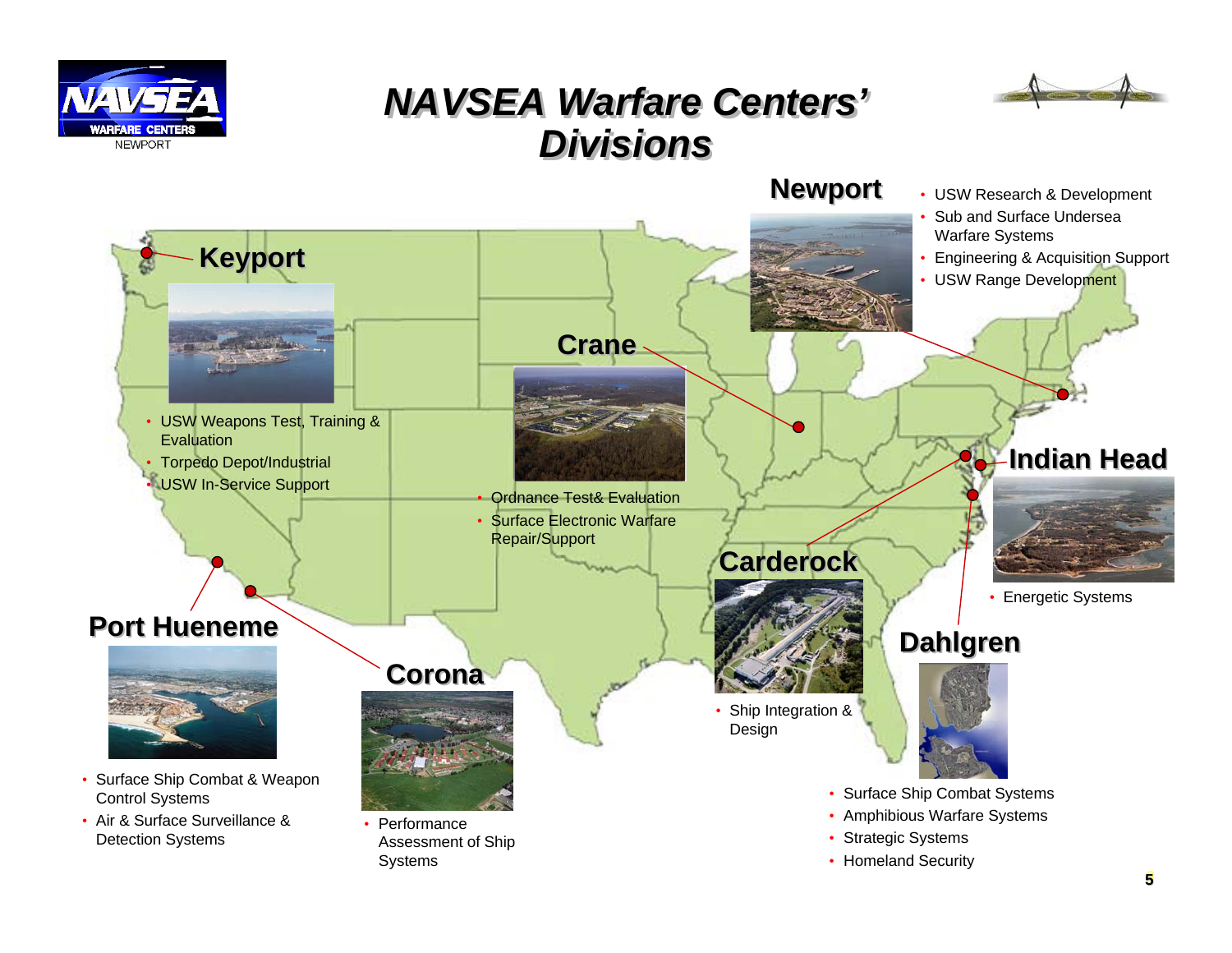

### *We Operate As A Business We Operate As A Business*

•



**Requirements Requirements**



- •**We are not institutionally funded**
- • **We need to attract program sponsors (customers)**
	- **Quality**
	- **Reasonable price**
- • **Our viability depends on our budget provided by customers**
	- **We sign a contract – responsible / accountable to our customers for quality / timeliness of product / services**

**We run an efficient, cost effective We run an efficient, cost effective businessbusiness**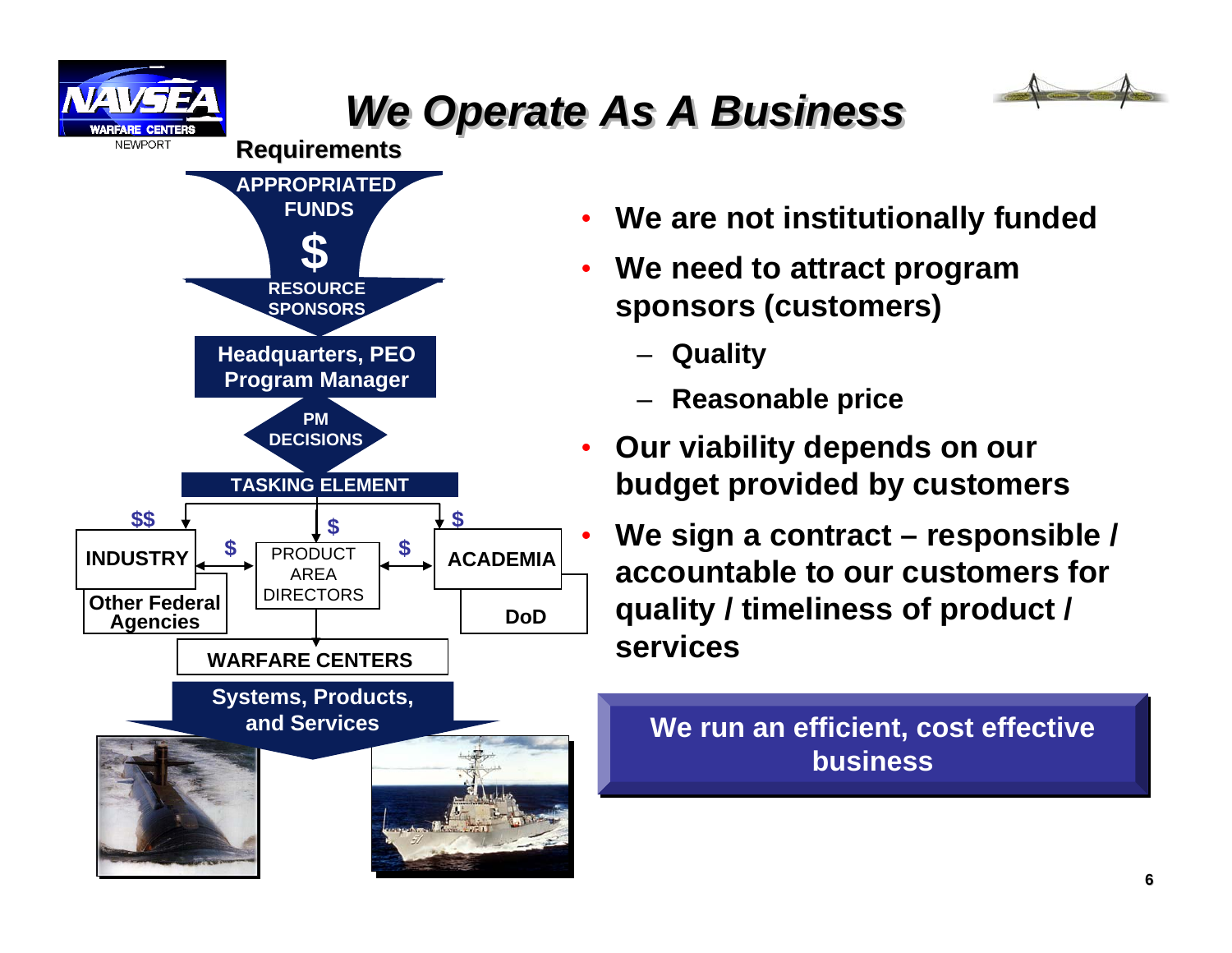

#### *Distributed Networked Systems Distributed Networked Systems*